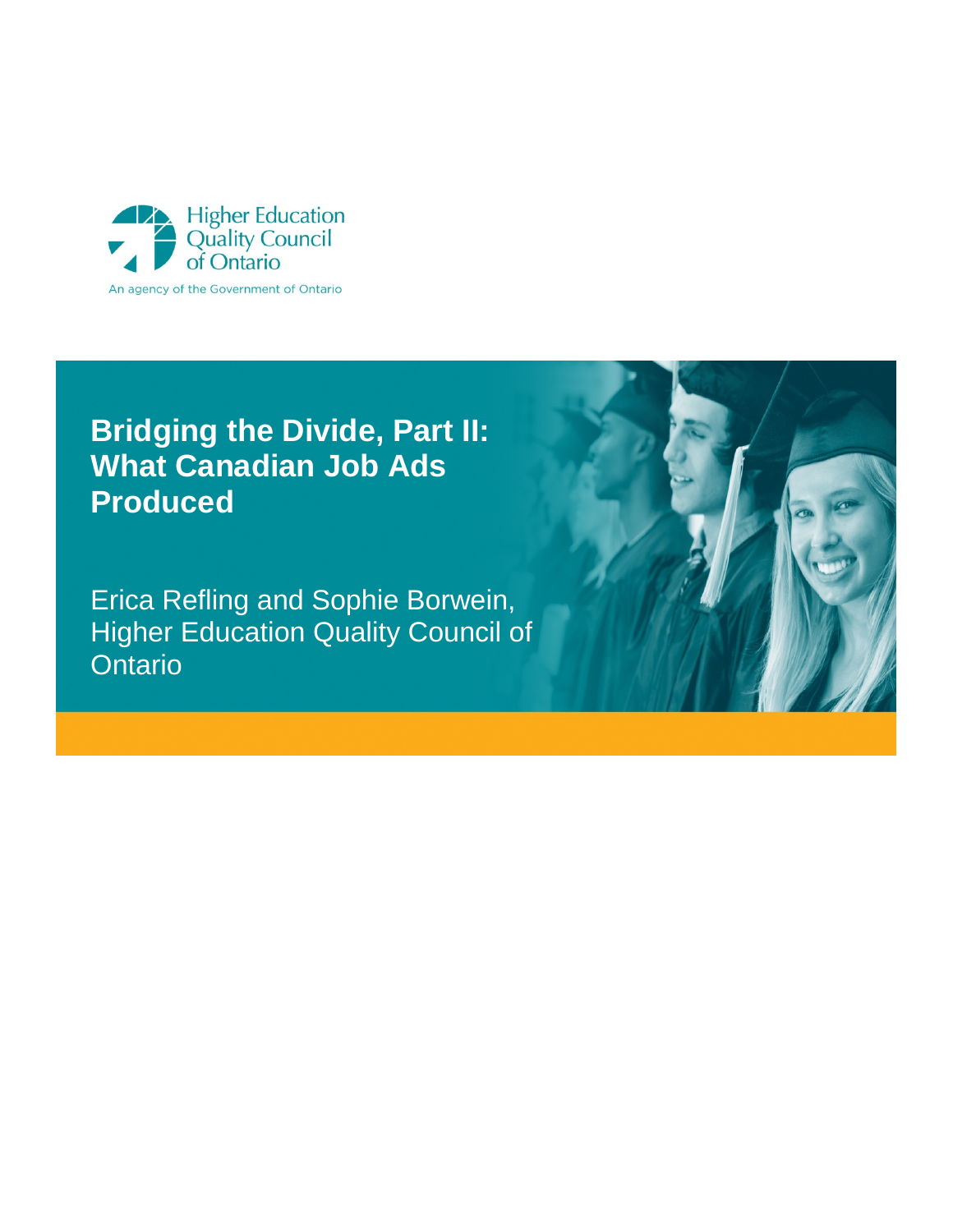Published by

# **The Higher Education Quality Council of Ontario**

1 Yonge Street, Suite 2402 Toronto, ON Canada, M5E 1E5

| Phone:  | (416) 212-3893 |
|---------|----------------|
| Fax:    | (416) 212-3899 |
| Web:    | www.heqco.ca   |
| E-mail: | info@heqco.ca  |

#### **Cite this publication in the following format:**

Refling, E., & Borwein, S. (2014). *Bridging the Divide, Part II: What Canadian Job Ads Produced*. Toronto: Higher Education Quality Council of Ontario.



The opinions expressed in this research document are those of the authors and do not necessarily represent the views or official policies of the Higher Education Quality Council of Ontario or other agencies or organizations that may have provided support, financial or otherwise, for this project. © Queens Printer for Ontario, 2014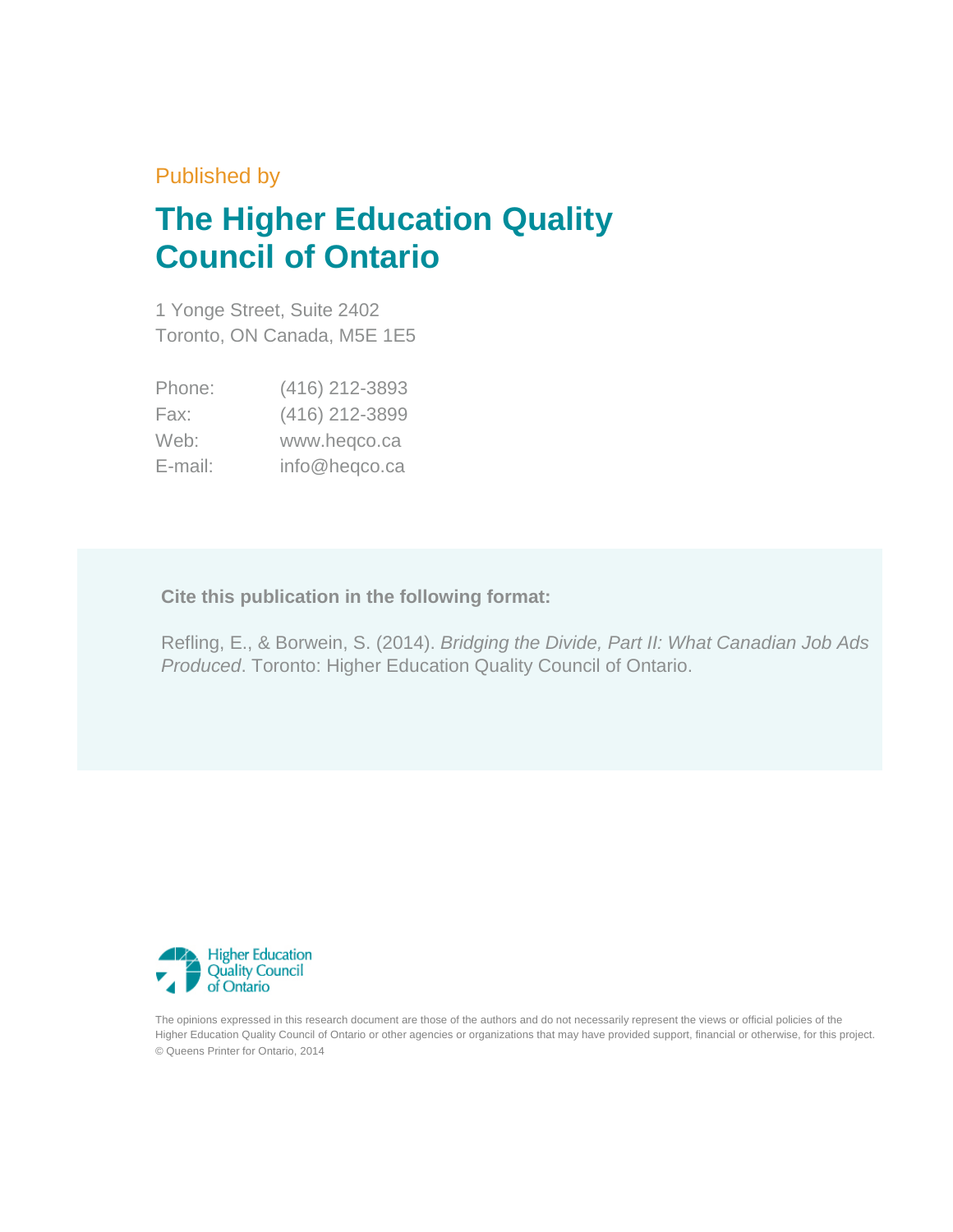## **Acknowledgements**

The authors would like to thank the team at R. L. Malatest & Associates for their role in developing and administering the survey, as well as several reviewers for providing constructive feedback on this report.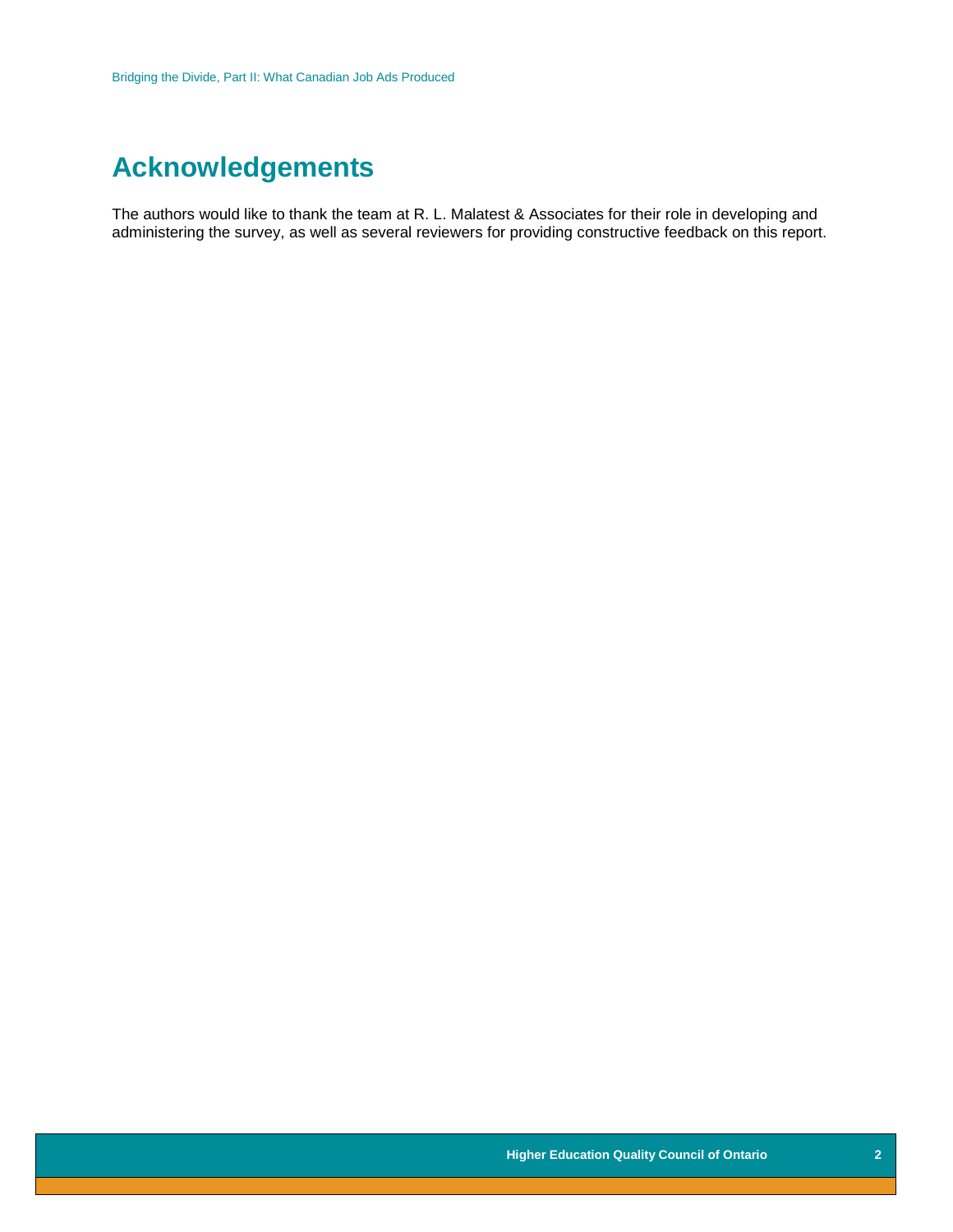### <span id="page-3-0"></span>**Executive Summary**

Media and policy commentary have focused lately on Canadian employers' apparent inability to find employees with the desired labour market skills. To explore this issue further, HEQCO reviewed and summarized the current discourse surrounding a "skills gap" in *The Great Skills Divide: A Review of the Literature* and conducted an analysis of Canadian job advertisements geared toward recent postsecondary graduates in *Bridging the Divide, Part I: What Canadian Job Ads Said*. In the latter publication, 316 job advertisements for entry-level positions requiring postsecondary education were examined to ascertain the education credentials, work experience and essential skills employers were seeking. To follow-up on *Bridging the Divide, Part I*, the current report analyzes survey responses from 103 employers that posted job advertisements included in the preceding study. In particular, employers were asked if they had filled the advertised position or, if not, the reasons for being unable to find someone to hire. Those employers that had filled the position were also asked about the successful candidates' qualifications and performance on the job so far.

The large majority of employers (84%) hired someone for the advertised position. Among the successful applicants, almost two-thirds (63%) had more than the maximum number of years of work experience outlined in the job advertisement. Specifically, for these entry-level positions, 59% of hired applicants had three or more years of work experience and 25% had more than five years. Employers' apparent preference for prior work experience was also reflected in the finding that insufficient work experience was most commonly (53%) provided as a reason for not filling the advertised position.

When asked to rate the importance of a range of essential skills for their hiring decisions, employers reported little variability among them, with almost all skills perceived as important. Furthermore, in almost all cases, the reported importance of a skill did not correlate with the proportion of times that skill was requested in the job advertisement. Nonetheless, 86% of employers were generally satisfied with the employees that they had hired and 90% of employers believed that their new employee possessed the necessary skills for the job. Thus, a large majority of employers found employees and these employees were meeting or exceeding their expectations.

Though small in scope, the findings from this study suggest that college and university graduates have the right skills for the labour market. However, given the considerable work experience possessed by the new hires, one may be left wondering if the successful applicants were actually recent graduates. Similarly, a few other thoughts come to mind in light of the findings related to work experience: what skills did these applicants develop in postsecondary and what skills did they develop on the job? Are employers hiring candidates with substantial previous work experience for entry-level positions because they are unwilling to train employees, or are employers coveting a set of skills that they do not think can be developed in postsecondary education? Now that the majority of Canadian adults possess a postsecondary education, is substantial work experience the primary factor that distinguishes a successful job applicant from an unsuccessful one?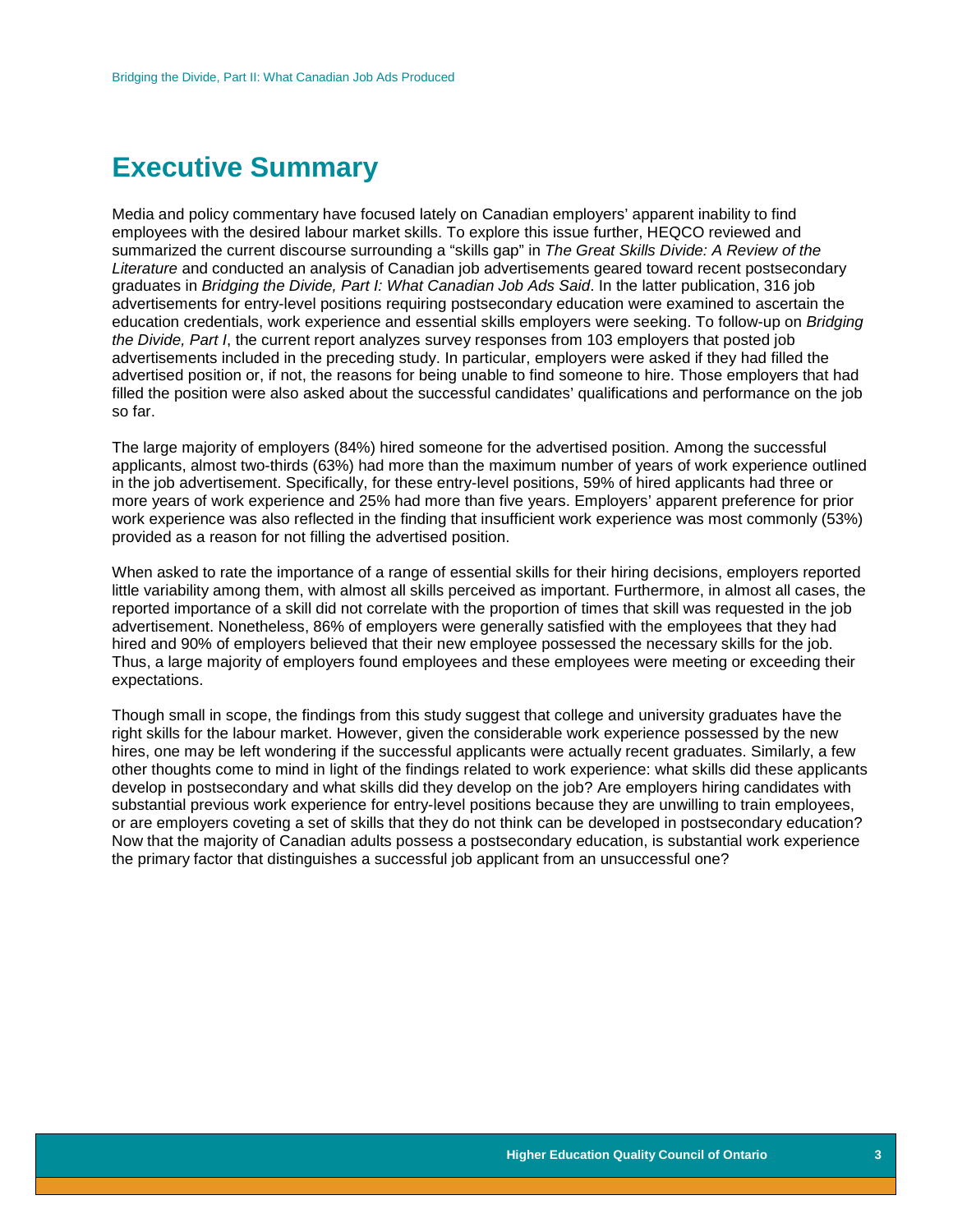## **Table of Contents**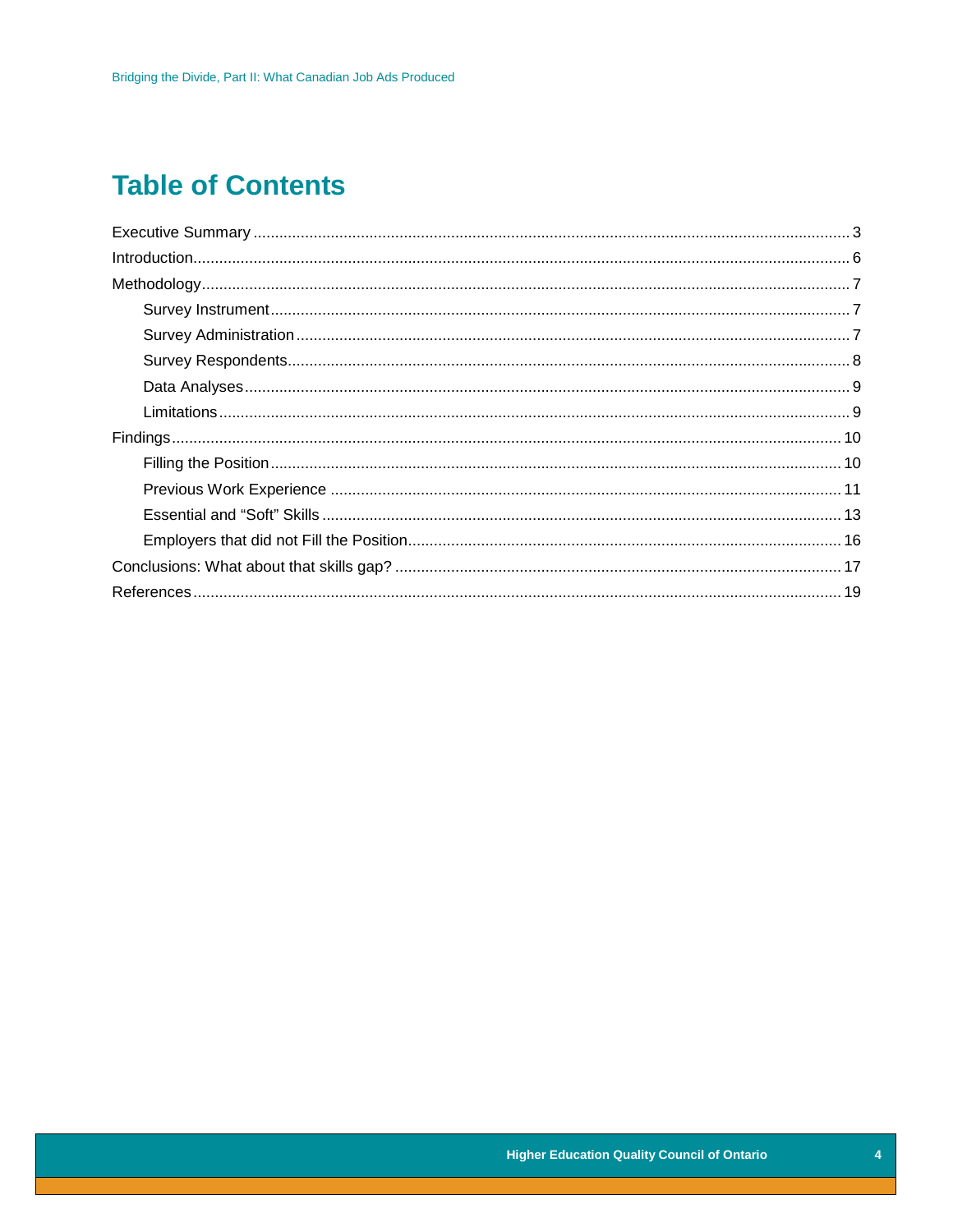# **List of Figures**

| Figure 1: | The Importance of Educational Background and Work Experience to Employers'13<br><b>Hiring Decisions</b>                                                |
|-----------|--------------------------------------------------------------------------------------------------------------------------------------------------------|
| Figure 2: | Essential and/or Soft Skills Included in the Job Advertisements as a Percentage  14<br>of all Job Postings and as a Proportion of all Skills Requested |
| Figure 3: | as Reported by Employers                                                                                                                               |

### **List of Tables**

| Table 1: |                                                                                                                                                        |  |
|----------|--------------------------------------------------------------------------------------------------------------------------------------------------------|--|
| Table 2: |                                                                                                                                                        |  |
| Table 3: |                                                                                                                                                        |  |
| Table 4: |                                                                                                                                                        |  |
| Table 5: |                                                                                                                                                        |  |
| Table 6: | Years of Work Experience of the Hired Applicants Compared to the Minimum12<br>and Maximum Years of Work Experience Requested in the Job Advertisements |  |
| Table 7: | The Importance of Past Work Experience to Employers' Hiring Decisions 12                                                                               |  |
| Table 8: | Extent to Which the Hired Applicants' Skills Match the Skills Required for the Position16                                                              |  |
| Table 9: | Reasons Employers Did not Hire an Applicant to Fill the Advertised Position16                                                                          |  |
|          |                                                                                                                                                        |  |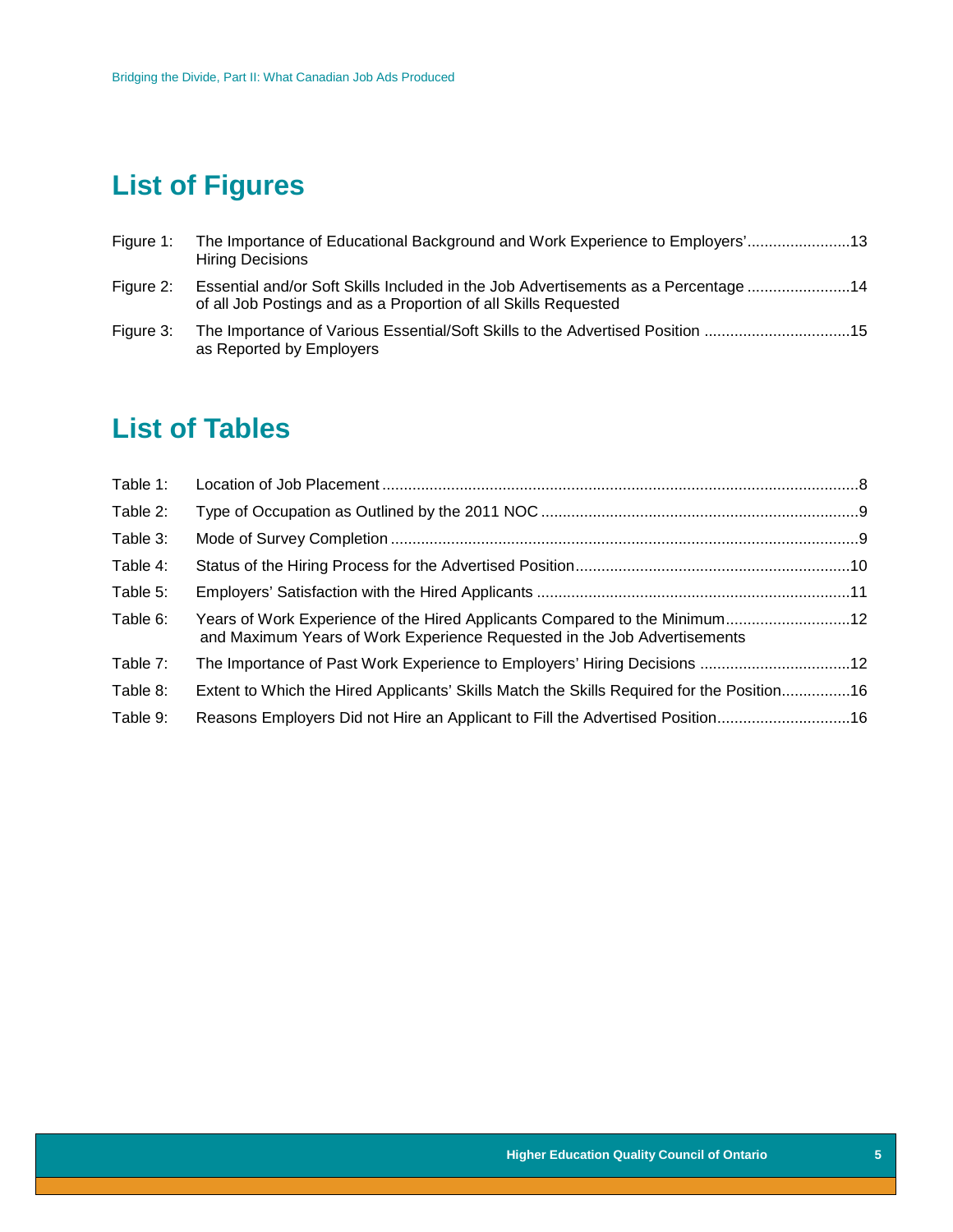### <span id="page-6-0"></span>**Introduction**

 $\overline{a}$ 

Canada's so-called "skills gap" has taken centre stage in the media and among policymakers. Discussion of the issue often implicates Canada's postsecondary system, with employers and business leaders voicing concern that the system is not graduating students with the skills needed by the labour market. However, labour market observers and employers remain divided as to the extent – or even the existence – of such a gap. To summarize the current discourse surrounding the issue of a skills gap, HEQCO recently published *The Great Skills Divide: A Review of the Literature*. To add to the commentary on this topic by examining the skills employers desire and how they communicate this to prospective employees, HEQCO also published *Bridging the Divide, Part I*: *What Canadian Job Ads Said*, which analyzed online job advertisements geared toward recent Canadian postsecondary graduates. Following up on the latter publication, the current report analyzes survey responses from employers that posted the job advertisements included in the original analysis to find out how the hiring process unfolded.

Readers should note that this report is best understood as a continuation of *Bridging the Divide, Part I*. In response to the concerns voiced by employers that they are struggling to find employees with the necessary qualifications – whether it be education credentials, work experience or essential skills – the first report asked: how are employers communicating to prospective employees the skills that matter to them in making hiring decisions? The analyses conducted in this original report provided a better understanding of how employers articulate and value credentials, work experience and essential skills in the hiring process. For example, it was found that less than one-quarter of employers (24%) were open to hiring a candidate without work experience, despite advertising "entry-level" positions. Another finding from this report was that the three essential skills most frequently requested by employers in job advertisements were the ability to work with others, oral communication skills and computer skills.

*Bridging the Divide, Part I* added to the discussion about how to better align postsecondary skills with the Canadian labour market, but also left several questions unanswered: what was the outcome of the job advertisement? Did the employer struggle to find someone with the skills needed for the position or did the employer find the employee they were looking for? How did the qualifications of the successful applicant compare to those outlined in the job advertisement?

To answer these questions, a follow-up survey was created for the employers that posted the 316 job advertisements included in the original analysis. Using a call centre to administer the survey, these employers were asked if they had filled the advertised position, what skills had mattered most in making the hire and if they were satisfied with their new employee.

The following section of this report provides a detailed description of the survey methodology used to gather data from employers and is followed by an analysis and discussion of the findings. The employer survey was designed to assess the same skills categories – credentials, work experience and essential skills – examined in *Bridging the Divide, Part I*, so the results from the two studies are presented in juxtaposition.[1](#page-6-1) Directly comparing the information provided in the job advertisement to the employer survey provided insight into the 'recruited for' versus 'hired' applicant.

<span id="page-6-1"></span><sup>1</sup> Readers interested in gaining a more comprehensive understanding of the methods used and findings revealed in *Bridging the Divide, Part I*: *What Canadian Job Ads Said* should refer to the publication here.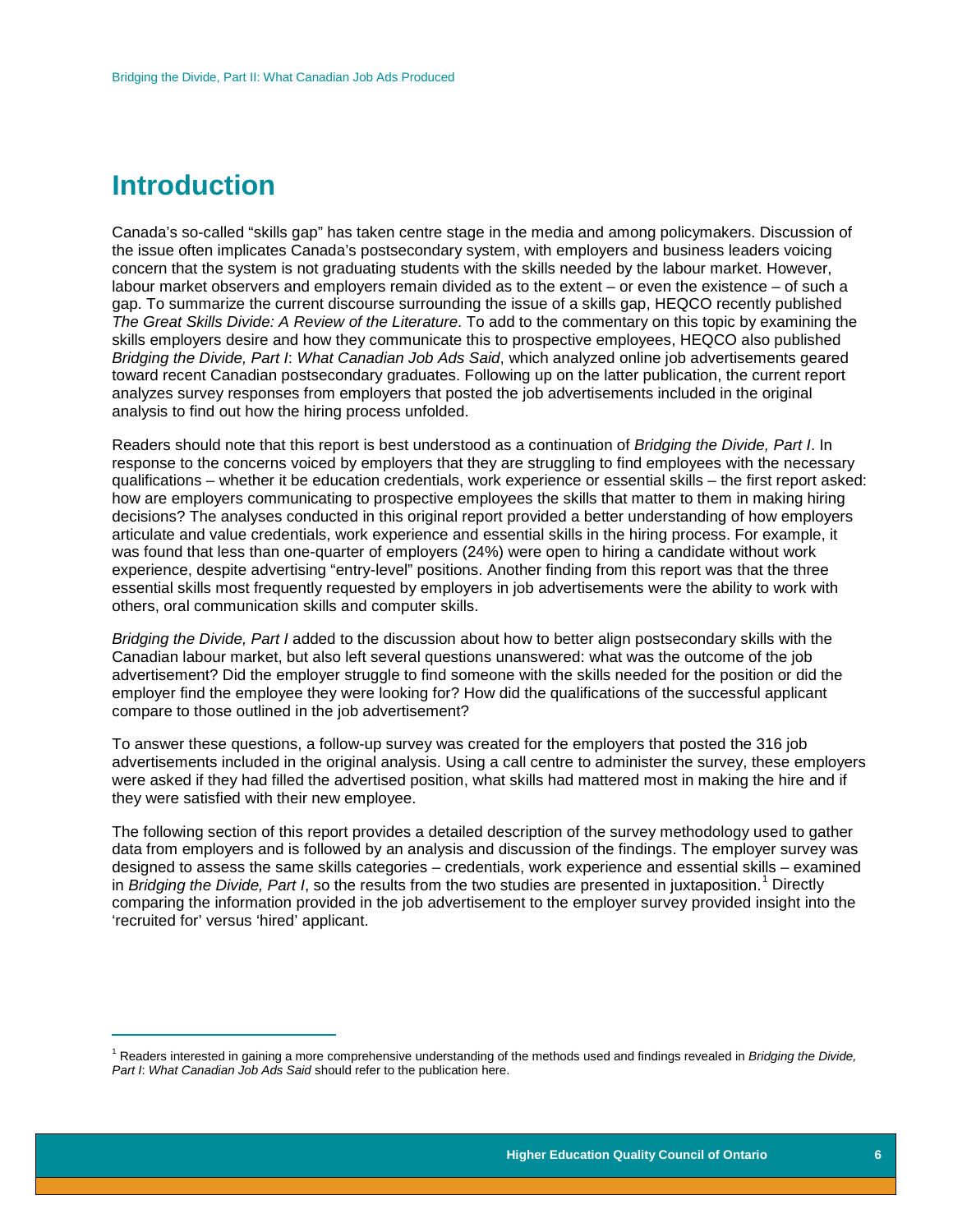## <span id="page-7-0"></span>**Methodology**

The goal of this survey was to examine how the hiring process progressed beyond the posting of the job advertisements included in *Bridging the Divide, Part I*. Specifically, the following questions were investigated:

- 1. Did the employer fill the position?
- 2. How did the successful applicant's qualifications compare to the qualifications outlined in the job advertisement?
- 3. To what extent did an applicant's postsecondary credential matter to the employer's hiring decision?
- 4. To what extent did an applicant's work experience matter to the employer's hiring decision?
- 5. What essential and/or soft skills mattered to the employer when making the hiring decision?

#### <span id="page-7-1"></span>**Survey Instrument**

The survey used in this study was developed by researchers at HEQCO and the consultant team at the research firm R. A. Malatest & Associates. It consisted of 23 questions, was designed to take approximately 10 minutes to fill out and could be completed by telephone or online. $<sup>2</sup>$  $<sup>2</sup>$  $<sup>2</sup>$ </sup>

The survey was organized into four parts meant to mirror the information collected in the previous job advertisement analysis. Part I opened with basic questions regarding the hiring process used by the employer to fill (or not fill) the advertised position. Part II asked the employer about the postsecondary education (PSE) of the employee they hired and if education factored into their hiring decision. Part III asked about the applicant's prior work experience and if work history factored into the success of the applicant. Part IV asked the employer what skills were important in the hiring decision and if the employee they hired had the necessary skills for the position they filled.

The survey made extensive use of dichotomous (yes/no) questions, some of which also made available an "other" answer. Questions about the importance of specific qualifications – credentials, work experience and essential/soft skills – to the hiring decision used either a three-point or a five-point Likert-type scale.

#### <span id="page-7-2"></span>**Survey Administration**

The survey was conducted by R. A. Malatest & Associates, using their in-house Computer Assisted Telephone Interview (CATI) and Computer Assisted Web Interview (CAPI) systems.<sup>[3](#page-7-4)</sup> Malatest's team of interviewers received general training on surveying techniques and CATI/CAPI systems, as well as training specific to this study.

Respondents were solicited initially through a formal mailed letter from HEQCO, which was sent out during the second week of April 2014. This letter was intended to serve as a response rate enhancement tool. The letter contained an explanation of HEQCO's research to date on skills gaps, a link to the online survey and instructions for booking a telephone interview (should they prefer).

Phone calls began the week of April 21, 2014 and ran until July 9, 2014 (12 weeks total). Respondents who neither completed nor refused the survey were contacted a maximum of 15 times via phone (based on Malatest's observations from previous survey research that few completions are achieved after this many attempted contacts).

 $\frac{1}{2}$ 

<span id="page-7-4"></span><span id="page-7-3"></span><sup>&</sup>lt;sup>2</sup> To view the complete survey, see Appendix A.<br><sup>3</sup> CATI is a surveying approach in which phone interviews are conducted by an interviewer using a script generated by a software application. CAPI technology is used to conduct online surveys.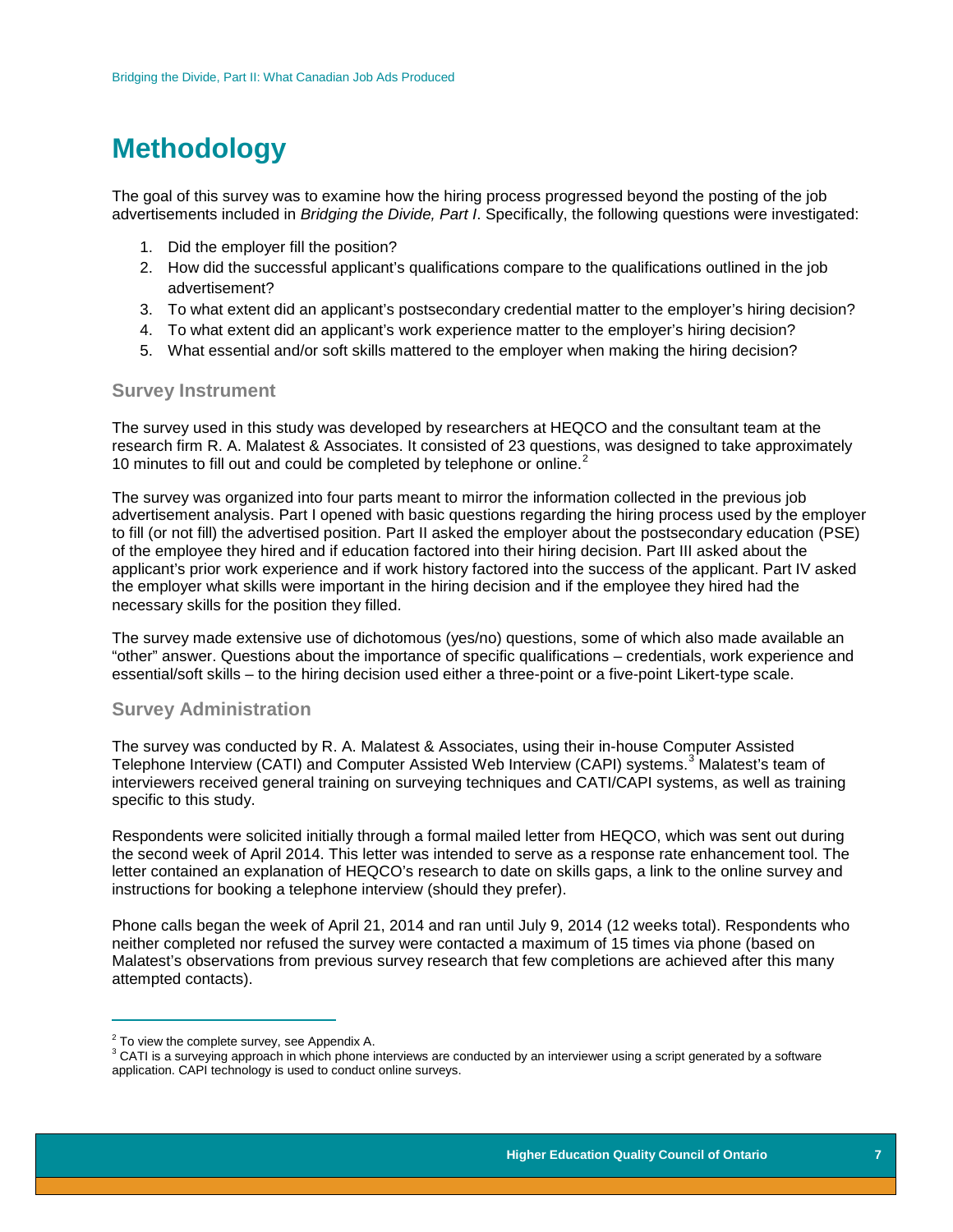The telephone survey took approximately 10 minutes to complete on average, while the online survey took approximately nine minutes to complete.<sup>[4](#page-8-2)</sup> To encourage participation, respondents were given the option of entering a draw to win an iPad Air or of nominating a charity to receive a donation of \$600. Respondents who were unable to accept incentives as per company policy could choose to opt out completely.

#### <span id="page-8-0"></span>**Survey Respondents**

In total, 103 of the 316 employers that posted job advertisements included in *Bridging the Divide, Part I* completed the follow-up survey – a response rate of one-third (33%). The majority (58%) of these employment opportunities were located in Ontario, although six other provinces were represented. More specifically, 41% of the job placements were located in Toronto, 11% in Edmonton, 8% in each of Vancouver and Calgary, 7% in Ottawa-Gatineau and 3% in Montreal (see Table 1).

#### <span id="page-8-1"></span>**Table 1: Location of Job Placement**

| <b>Location of Job Placement</b> | <b>Number of Jobs</b> | <b>Percentage of Total Jobs</b> |
|----------------------------------|-----------------------|---------------------------------|
| Toronto                          | 42                    | 41%                             |
| Edmonton                         | 11                    | 11%                             |
| Vancouver                        | 8                     | 8%                              |
| Calgary                          | 8                     | 8%                              |
| Ottawa-Gatineau                  | 7                     | 7%                              |
| Montreal                         | 3                     | 3%                              |
| Hamilton                         | 2                     | 2%                              |
| Kitchener-Cambridge-Waterloo     | 2                     | 2%                              |
| London                           | 2                     | 2%                              |
| Kelowna                          | $\overline{2}$        | 2%                              |
| Kingston                         | 1                     | 1%                              |
| Saskatoon                        | 1                     | 1%                              |
| Winnipeg                         | 1                     | 1%                              |
| Outside census metropolitan area | 13                    | 13%                             |
| Total                            | 103                   | 100% <sup>5</sup>               |

Using the 2011 National Occupation Classification (NOC), 35% of the job opportunities included in the current follow-up study would be categorized as business, finance and administration occupations; 26% as natural and applied sciences and related occupations; 16% as sales and service occupations; and 11% as occupations in education, law and society or community and government services. The remaining occupation classifications can be viewed in Table 2.

<span id="page-8-2"></span> $\frac{1}{2}$ <sup>4</sup> Several outliers (greater than 30 minutes) were removed when calculating the average completion times for the online survey. As time is recorded whenever a web browser is left open, there were instances where the online completion time was longer than the maximum completion time for a telephone survey.<br><sup>5</sup> Throughout the report, percent totals may not add up to 100 due to rounding.

<span id="page-8-3"></span>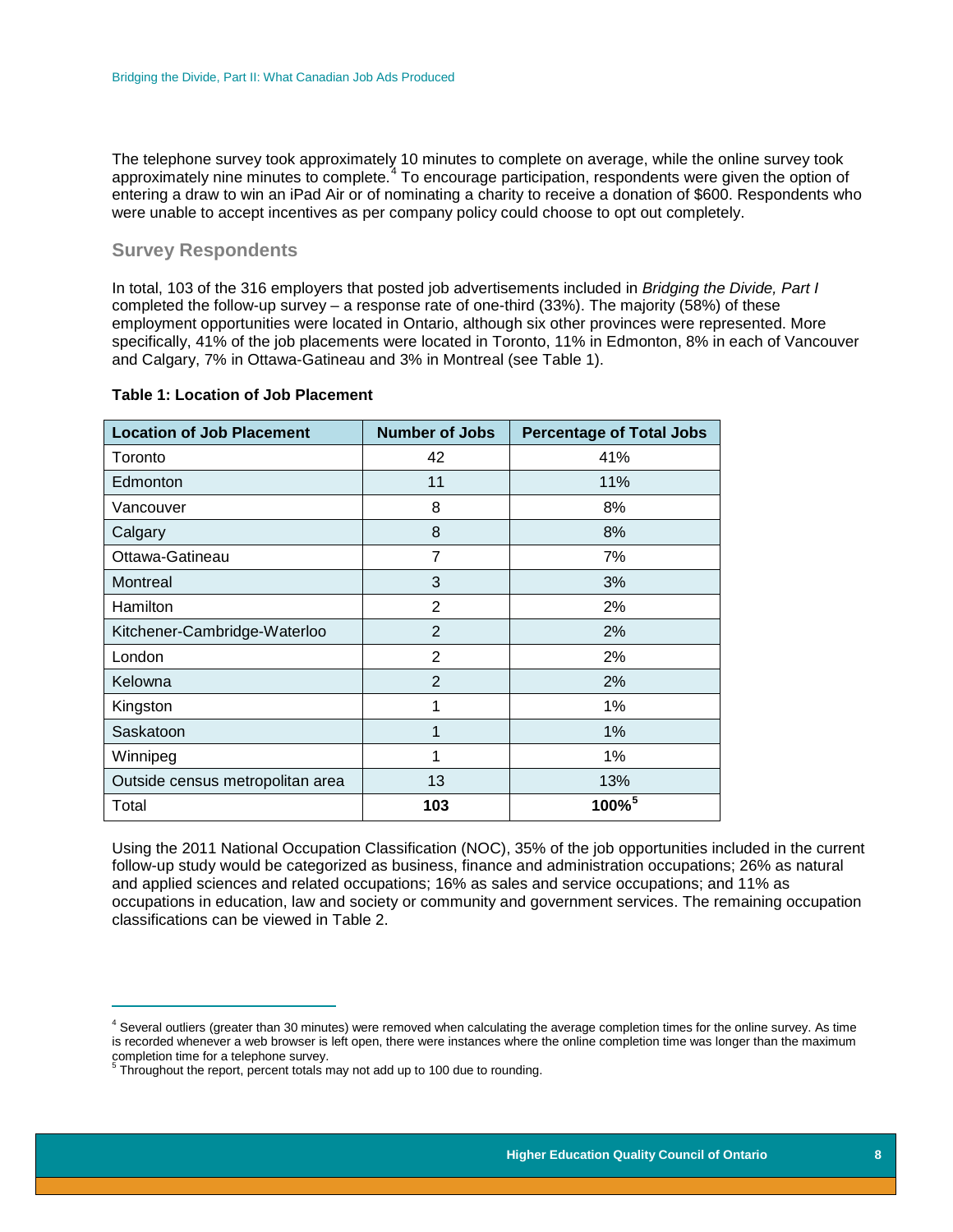<span id="page-9-2"></span>

| Table 2: Type of Occupation as Outlined by the 2011 NOC |  |  |
|---------------------------------------------------------|--|--|
|---------------------------------------------------------|--|--|

| <b>Type of Occupation</b>                                     | <b>Number of Jobs</b> | Percentage of<br><b>Total Jobs</b> |
|---------------------------------------------------------------|-----------------------|------------------------------------|
| Business, Finance and Administration                          | 36                    | 35%                                |
| Natural and Applied Sciences and Related Occupations          | 27                    | 26%                                |
| Sales and Service                                             | 16                    | 16%                                |
| Education, Law and Society, Community and Government Services | 11                    | 11%                                |
| Health                                                        | 6                     | 6%                                 |
| Art, Culture, Recreation and Sport                            | 3                     | 3%                                 |
| Management                                                    | 3                     | 3%                                 |
| <b>Manufacturing and Utilities</b>                            |                       | 1%                                 |
| Total                                                         | 103                   | 100%                               |

Most online job advertisements were not explicit as to who within the company was hiring, so the specific manager and/or organizational unit to which the advertised position would report often had to be tracked down. In all cases, Malatest endeavoured to speak with the manager who most closely oversaw the advertised position. However, this was not always possible and the survey was most often completed by a representative from the organization's human resources department. A direct manager completed 25% of the surveys, while an HR representative completed 75% of the surveys. As displayed in Table 3, most survey respondents (78%) completed the survey over the telephone, while the remainder (22%) completed the survey online.

#### <span id="page-9-3"></span>**Table 3: Mode of Survey Completion**

| <b>Survey Mode</b> | <b>Number of Employers</b> | <b>Percentage of Total Employers</b> |
|--------------------|----------------------------|--------------------------------------|
| Online             | 23 <sup>a</sup>            | 22%                                  |
| Telephone          | 80                         | 78%                                  |
| Total              | 103                        | 100%                                 |

<span id="page-9-0"></span><sup>a</sup> Of the 23 respondents who completed the survey online, 13 did so only after being contacted by Malatest via telephone.

#### **Data Analyses**

The employer survey responses were mainly analyzed and summarized using descriptive statistics. However, more advanced statistical analyses were used in a few cases to address particular questions; these procedures are identified accordingly within the Findings section. Specifically, Spearman's rank-order correlation test was used to measure the strength of association between a number of select variables and Wilcoxon's signed-rank test was conducted to compare the median difference between importance of education and importance of work experience in the hiring process. Because the goal of this paper was to examine the hiring process as a whole, responses from the employer survey were compared to the job advertisement information reported in *Bridging the Divide, Part I*.

#### <span id="page-9-1"></span>**Limitations**

A primary concern with this study is the issue of selection bias. *Bridging the Divide, Part I* only analyzed job advertisements that required some form of PSE, were designated as entry-level and were posted online during the week of January 20, 2014 on one of three search engines (i.e., Monster Canada, Workopolis and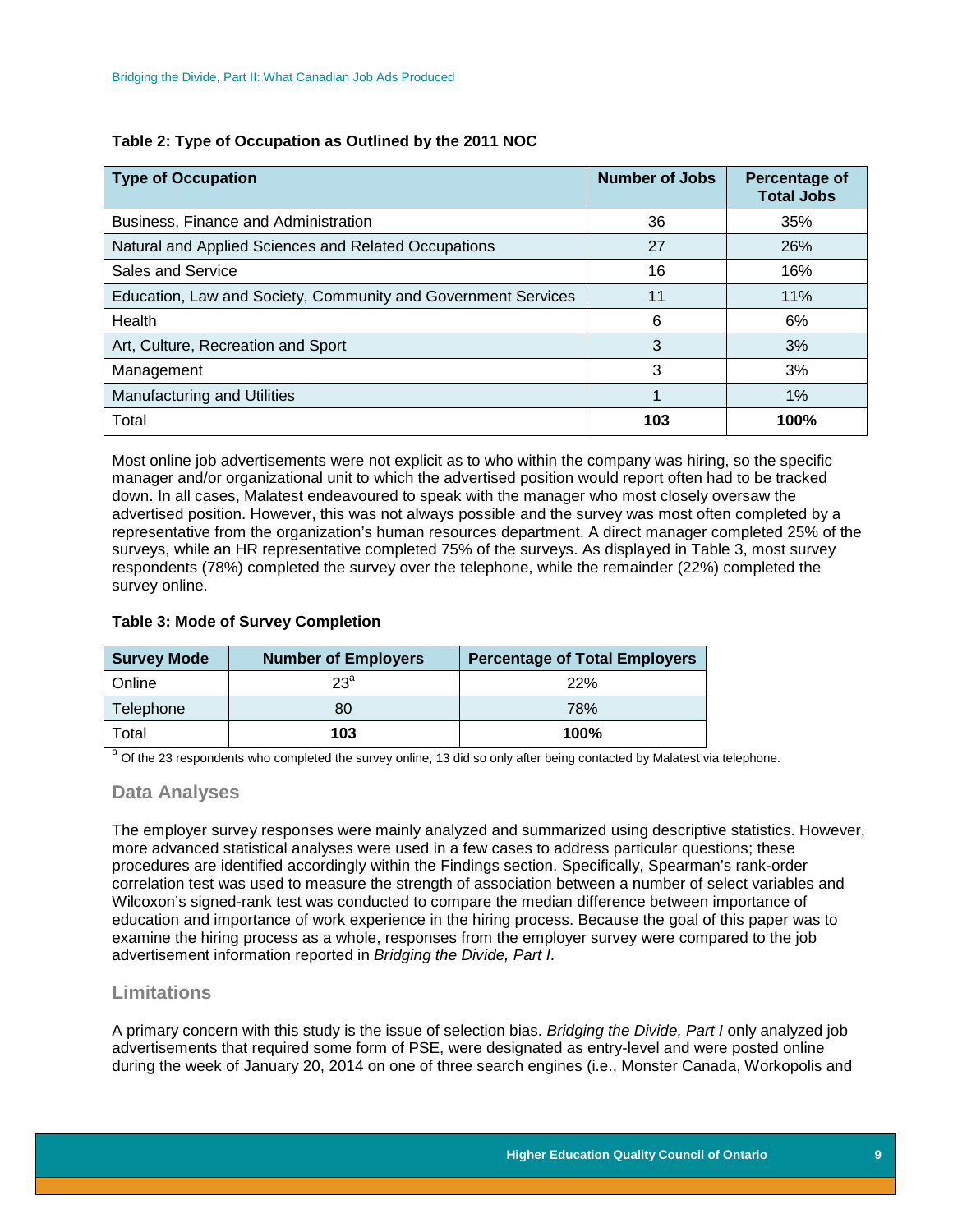Charity Village). This original sample consisted of 316 job advertisements but only 103 of these employers completed the follow-up survey. Though geographic location and occupation type have been summarized to provide some information on the survey respondents, it is difficult to determine how representative the respondents are of the original sample and, more broadly, the Canadian labour market at large.

Additionally, although the intention was to compare the specific qualifications regarding education, work experience and soft/essential skills outlined in the job advertisement to those possessed by the hired applicant, PSE data are limited in the findings below. The survey item that addressed the specific PSE credential(s) of the hired applicant was ambiguous, so the employer responses were not valid. However, it was still possible to analyze how important the employee's educational background was to the employer's hiring decision.

Furthermore, a wide range of essential and soft skills emerged as being important to employers in the initial job advertisement analysis. Mindful that longer surveys discourage completion, the current survey only asked about the top 10 and the bottom three skills that mattered to employers. When employers were asked if a specific skill (e.g., writing skills) was needed for the position they had advertised, it was also not possible to ensure that each employer understood writing skills to mean the same thing. While the survey provided brief definitions of each skill (e.g., writing was defined as, "communicating by arranging words, numbers and symbols on paper or a computer screen"), these definitions were brief and left room for interpretation. Moreover, even where a shared understanding of what constitutes a specific skill existed, an employer may not have been able to assess accurately the importance of that skill to the position in question.

Another important limitation of this research was that an HR representative for the company completed the survey more often than the employee's direct manager (75% versus 25%, respectively). Presumably, it would have been better to gather information from the employee's direct manager rather than an HR representative because the manager works more closely with the employee on a daily basis and is therefore a better judge of his or her skillset.

### <span id="page-10-0"></span>**Findings**

 $\overline{a}$ 

#### <span id="page-10-1"></span>**Filling the Position**

Employers received an average of 80 applications<sup>[6](#page-10-3)</sup> and interviewed an average of seven potential candidates<sup>[7](#page-10-4)</sup>, with three employers opting not to interview anyone from their pool of applicants. As a result of these interviews, 84% of employers hired an applicant, 14% of employers did not hire anyone and 2% of employers reported that the hiring was still in progress or the position was no longer needed (see Table 4).

| Did you fill the advertised position?     | <b>Number of Employers</b> | <b>Percentage of Total Employers</b> |
|-------------------------------------------|----------------------------|--------------------------------------|
| Yes                                       |                            | 84%                                  |
| <b>No</b>                                 | 14                         | 14%                                  |
| Hiring in process/Role no longer required |                            | 2%                                   |
| Total                                     | 103                        | 100%                                 |

#### <span id="page-10-2"></span>**Table 4: Status of the Hiring Process for the Advertised Position**

<span id="page-10-3"></span> $6$  One employer reported that he or she received 1,072 applications. This number was greater than three standard deviations above the mean and was removed from the reported average.<br><sup>7</sup> One employer reported that he or she interviewed 100 applicants. This outlier was greater than three standard deviations above the

<span id="page-10-4"></span>mean and was removed from the reported average.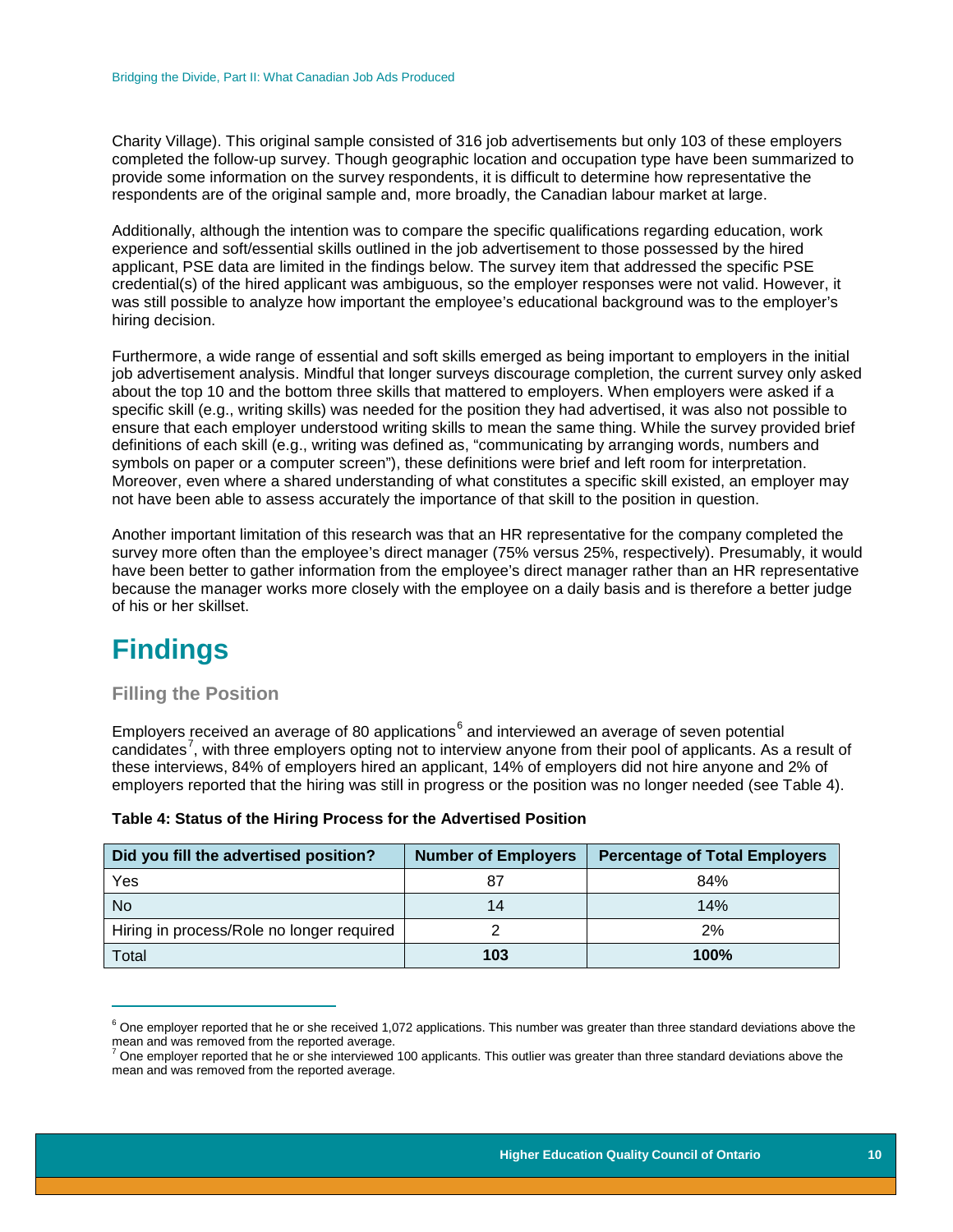Among employers that hired someone, 86% said that they were happy with the employee they chose. A further 12% of employers considered it too early to judge (or were otherwise unwilling to make an assessment) and only 2% of employers said they were not satisfied with the employee they hired (see Table 5).

| Generally, are you satisfied with<br>the employee you hired? | <b>Number of Employers</b> | <b>Percentage of Total Employers</b> |
|--------------------------------------------------------------|----------------------------|--------------------------------------|
| Yes                                                          | 75                         | 86%                                  |
| <b>No</b>                                                    |                            | 2%                                   |
| Unable to comment/Too early to tell                          |                            | 12%                                  |
| Total                                                        | 87                         | 100%                                 |

#### <span id="page-11-1"></span>**Table 5: Employers' Satisfaction with the Hired Applicants**

Taken together, these results suggest that most employers were able to fill the advertised position and were able to do so with a candidate they believed to be well suited to the job. The following sections of this paper will delve more deeply into the qualifications that mattered most to employers in assessing and hiring applicants. These findings will be compared to those from *Bridging the Divide, Part I.*

#### <span id="page-11-0"></span>**Previous Work Experience**

In *Bridging the Divide, Part I*, all of the job advertisements that were analyzed explicitly stated that the position was entry-level. It was thus striking to observe in the job advertisement analysis that three-quarters of the 316 employers required previous work experience. However, because employers can set as high a standard as they want when advertising a position, job advertisements may be geared toward the ideal candidate. Therefore, the follow-up survey asked employers to indicate how many years of work experience the hired applicant actually possessed.

Of the 316 employers that posted job advertisements analyzed in the previous report, 83 responded to the survey questions on work experience. As displayed in Table 6, hired applicants most frequently had three to five years of previous work experience (34%), followed by one to two years (27%), more than five years (25%) and less than one year (13%). Only 1% of hired applicants lacked work experience, despite the fact that all of the positions were advertised as entry-level.

Comparing the number of years of work experience of the hired applicants to the advertised minimums, 20% of employers hired someone whose years of work experience matched the minimum amount outlined in the advertisement and 10% of employers hired someone who had less work experience than the requested minimum. The large majority (70%) of employers hired an employee who had more work experience than the advertised minimum.

<span id="page-11-2"></span>Similarly, as shown in Table 6, employers overwhelmingly hired applicants who had even more work experience than the requested maximum. Only 14% of successful applicants had less than one year of work experience, while 29% of advertisements outlined that the maximum work experience was less than one year. Furthermore, 18% of job ads specified that three or more years of work experience was acceptable but, in reality, 59% of successful applicants had more than three years of employment experience. In fact, 63% of employers hired an applicant who had more years of work experience than the maximum outlined in the job posting, while only 11% of employers hired someone with less experience than the maximum. The remaining 26% of employers hired someone who matched the maximum work experience qualification.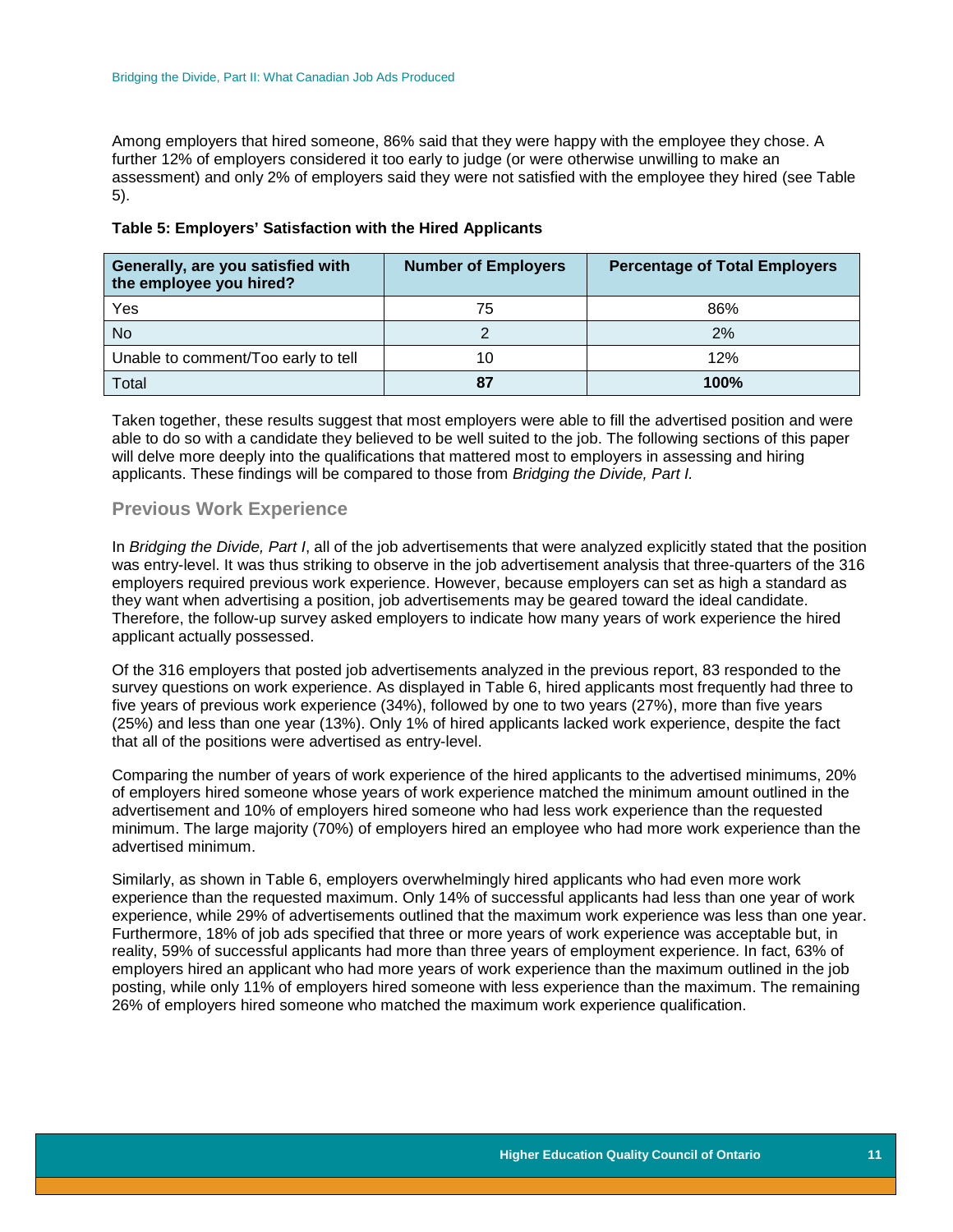|                                      | <b>Hired Applicant</b> | <b>Advertised Minimum</b> | <b>Advertised Maximum</b> |
|--------------------------------------|------------------------|---------------------------|---------------------------|
| No work experience                   | 1(1%)                  | 23 (28%)                  | 17 (21%)                  |
| Less than 1 year of work experience  | 11 (13%)               | 5(6%)                     | 7(8%)                     |
| 1 to 2 years of work experience      | 22 (27%)               | 49 (59%)                  | 44 (53%)                  |
| 3 to 5 years of work experience      | 28 (34%)               | 6(7%)                     | 14 (17%)                  |
| More than 5 years of work experience | 21 (25%)               | $0(0\%)$                  | $1(1\%)$                  |
| Total                                | 83 (100%)              | 83 (100%)                 | 83 (100%)                 |

**Table 6: Years of Work Experience of the Hired Applicants Compared to the Minimum and Maximum Years of Work Experience Requested in the Job Advertisements** 

While it is evident that most employers hired employees with substantial previous work experience, these numbers do not definitively indicate whether or not employers *preferred* candidates with more work experience over those with less. Without having knowledge on the entire pool of applicants from which the successful candidate was selected, it is not possible to answer this question. However, to assess to some extent what role work experience played in the hiring process, employers were asked how important the applicant's previous work experience was to their hiring decision. As displayed in Table 7, most employers considered work experience to be central to their hiring outcome, with 66% of employers reporting that past work experience was "very important" to their decision. A further 29% of employers considered work experience to be "somewhat important," while only 6% deemed it "not important."

#### <span id="page-12-0"></span>**Table 7: The Importance of Past Work Experience to Employers' Hiring Decisions**

| How important was the employee's past<br>work experience in your hiring decision? | <b>Number of Employers</b> | <b>Percentage of Total Employers</b> |
|-----------------------------------------------------------------------------------|----------------------------|--------------------------------------|
| Not important                                                                     | 5                          | 6%                                   |
| Somewhat important                                                                | 25                         | 29%                                  |
| Very important                                                                    | 57                         | 66%                                  |
| Total                                                                             | 87                         | 100%                                 |

Analyses also revealed a statistically significant positive relationship<sup>[8](#page-12-1)</sup> between the importance of work experience to an employer and the number of years of work experience possessed by the hired applicant. This association suggests that the more an employer valued work experience, the more likely they were to hire someone with a greater number of years of previous employment. Alternatively, this correlation could indicate that the greater work experience the hired applicant possessed, the more value the employer placed on his or her past employment. Either way, more work experience and the value placed on this work experience by employers went hand-in-hand.

Though the hired applicants' specific education credentials are not included in this report, employers were asked to rate how important the employee's educational background and past work experience were in the hiring decision. On the one hand, more employers considered work experience (66%) rather than educational background (54%) to be "very important" to their hiring decision; on the other hand, more employers considered educational background (45%) rather than work experience (33%) to be "somewhat important" to

<span id="page-12-1"></span> $\frac{1}{2}$  ${}^{8}r_{s}(81) = .48, p < .01$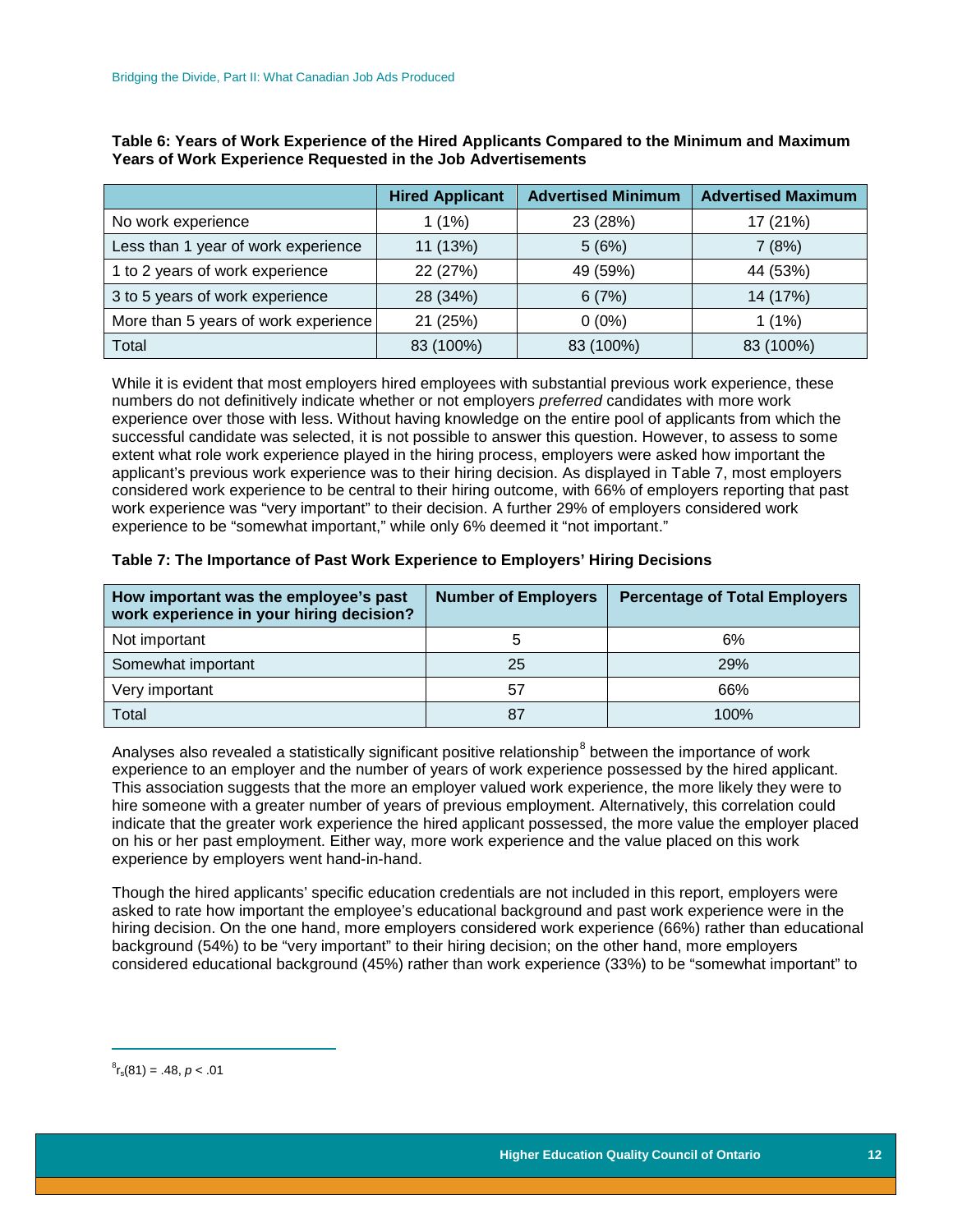their hiring decision (see Figure 1). A Wilcoxon signed-rank test was performed and failed to reject the null hypothesis that work experience and educational background were equally important in the hiring decision.<sup>[9](#page-13-2)</sup>



<span id="page-13-1"></span>**Figure 1: The Importance of Educational Background and Work Experience to Employers' Hiring Decisions**

#### <span id="page-13-0"></span>**Essential and "Soft" Skills**

In *Bridging the Divide, Part I*, essential or "soft" skills were measured using two different methods. First, the presence or absence of a skill in each job advertisement was measured using a yes/no variable. Second, the relative importance of a specific skill was measured using a calculation of the proportion of times each skill was mentioned as a product of all skill mentions. For example, using this second measurement technique, if writing skills (or activities requiring writing skills) were mentioned four times, oral communication skills were mentioned twice and computer skills were mentioned twice, writing skills would be assigned a value of 50% and oral communication and computer skills would each be assigned a value of 25%. By both measures, the same five skills emerged in *Bridging the Divide, Part I* as being most frequently requested: working with others, oral communication, computer use, document use and administration/organization skills.<sup>[10](#page-13-3)</sup>

Among employers that responded to the follow-up survey, these same five skills ranked highest, albeit in a slightly different order depending on the measure used. The line in Figure 2 indicates the percentage of total employers in the sample that mentioned a skill in their advertisement: working with others (92%), oral communication (84%), computer use (83%), organizational skills (63%) and document use (60%). The bars in Figure 2 represent the average proportion of times a skill was mentioned in the job advertisements as a product of all skill mentions: working with others (21%), computer use (17%), oral communication (11%), document use (10%) and organizational skills (9%).

 $8^9$  z = -.76,  $p = .45$ 

<span id="page-13-3"></span><span id="page-13-2"></span><sup>&</sup>lt;sup>10</sup> Employment and Skills Development Canada's (ESDC) list of essential skills was used to create an initial list of skills, but other skills that frequently appeared in the job advertisements and did not fit into these categories were also coded. Of the five skills listed here, only administrative/organizational skills is not considered an essential skill by ESDC.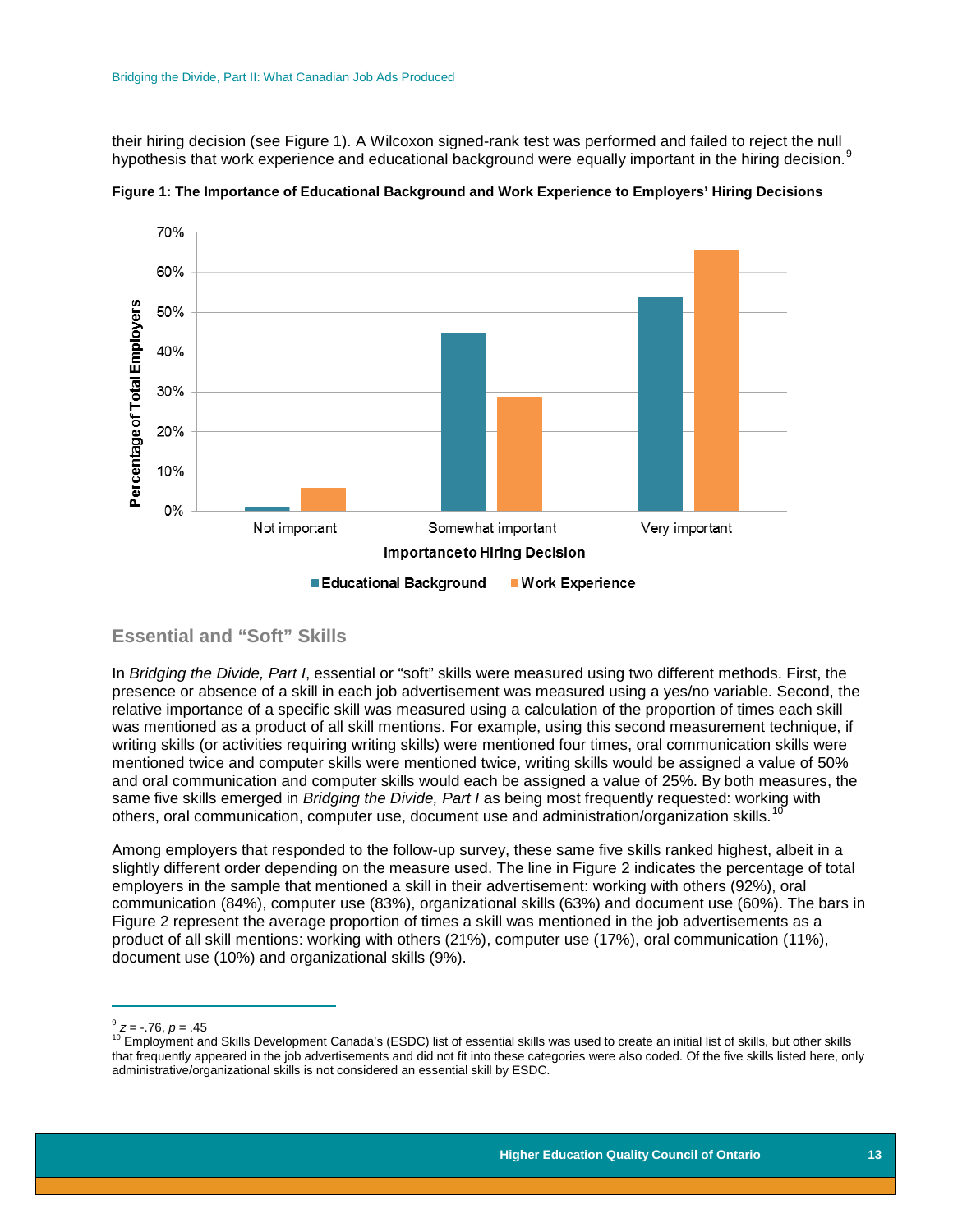#### <span id="page-14-0"></span>**Figure 2: Essential and/or Soft Skills Included in the Job Advertisements as a Percentage of all Job Postings and as a Proportion of all Skills Requested**



To examine the extent to which these various skills factored into the hiring decision, employers were asked to rate on a scale from 1 (not at all important) to 5 (very important) how essential each skill was to the position for which they were hiring.

<span id="page-14-1"></span>When considering how many employers rated a skill as "very important," Figure 3 shows that attention to detail was most highly rated by 68% of employers. Next, two skills that were among the most frequently represented in the job advertisements, oral communication and working with others, were rated as "very important" by 63% and 56% of employers, respectively. Reading, document use and time management tied for fourth, with 52% of employers ranking each of these skills as "very important." Nonetheless, Figure 3 makes clear that there was limited variability in how employers rated each skill. With the exception of visual skills, all skills were considered important (i.e., rated 4 or 5) by at least two-thirds (67%) of employers.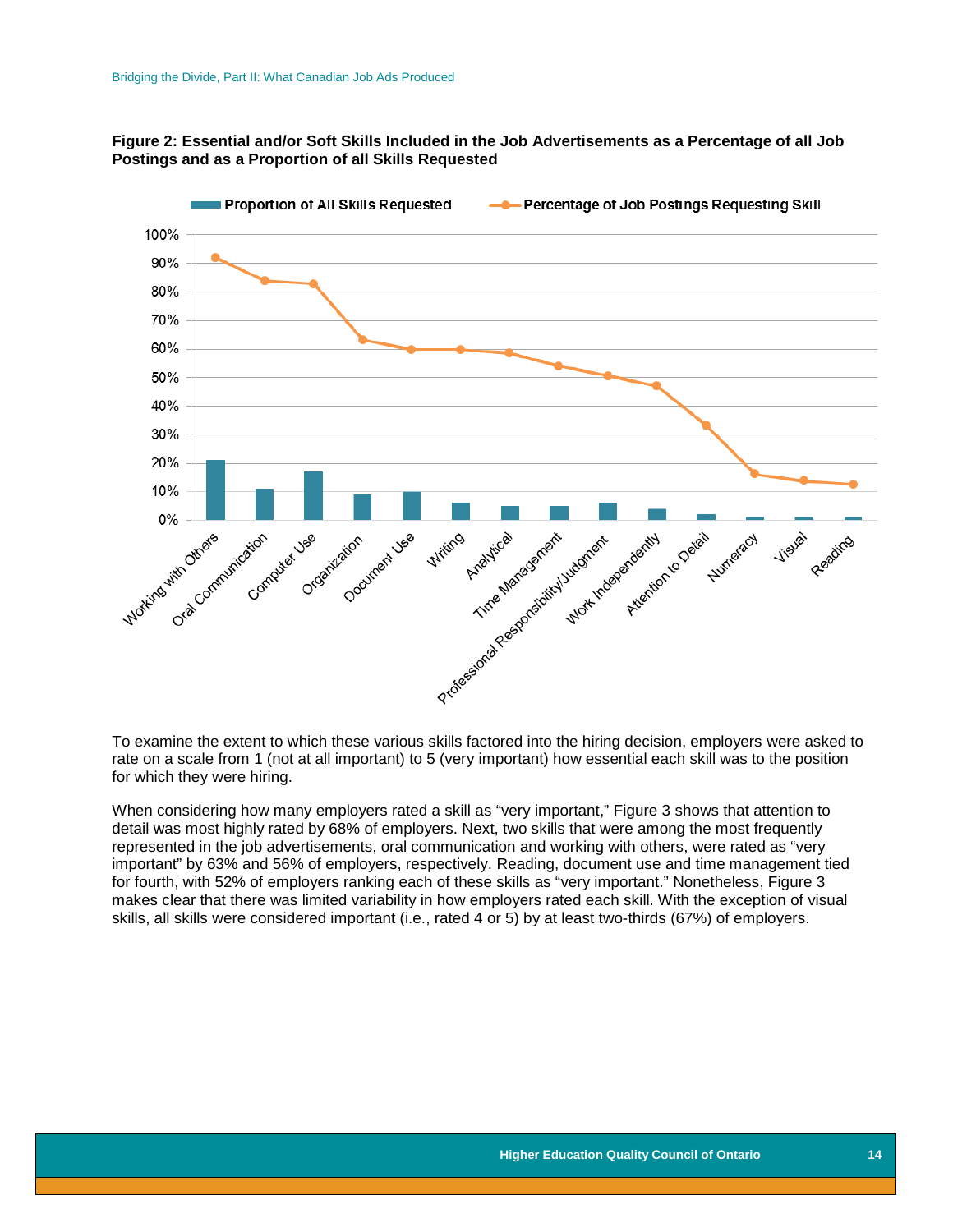

**Figure 3: The Importance of Various Essential/Soft Skills to the Advertised Position as Reported by**  Employers<sup>1</sup>

To compare these results with the findings from *Bridging the Divide, Part I,* correlations between the number of times an employer mentioned a skill in a job advertisement relative to other skills and the employers' rated importance of a skill were tested. In general, the number of times a skill was mentioned in an advertisement (as a proportion of total mentions) did not correlate with the employer's reported importance for that skill. In only two cases – computer use and document use – was a significant and positive association found.<sup>[12](#page-15-1)</sup>

It may be tempting to interpret the absence of a relationship between the skills employers advertised and the skills that mattered to them in the hiring process to mean that the employers did not advertise the skills that they actually wanted in an employee. While this may be part of the story, the low variability in how employers rated each skill in the survey – with employers rating almost all skills as important – likely plays a larger role in explaining the general lack of correlation. Perhaps employers considered almost all skills to be important to their hiring decision because they did not have a clear idea of what skills mattered most to the position they

 $\frac{1}{1}$ 

<span id="page-15-1"></span><span id="page-15-0"></span><sup>&</sup>lt;sup>11</sup>Due to rounding, bars may not add up to 100%.<br><sup>12</sup>The correlation between proportion of times computer use skills was mentioned and reported importance of computer use skills was of moderate strength (*r*(84) = .46, *p* < .01). The correlation between proportion of times document use skills was mentioned and reported importance of document use skills was statistically significant but weak  $(r(84) = .23, p = .03)$ .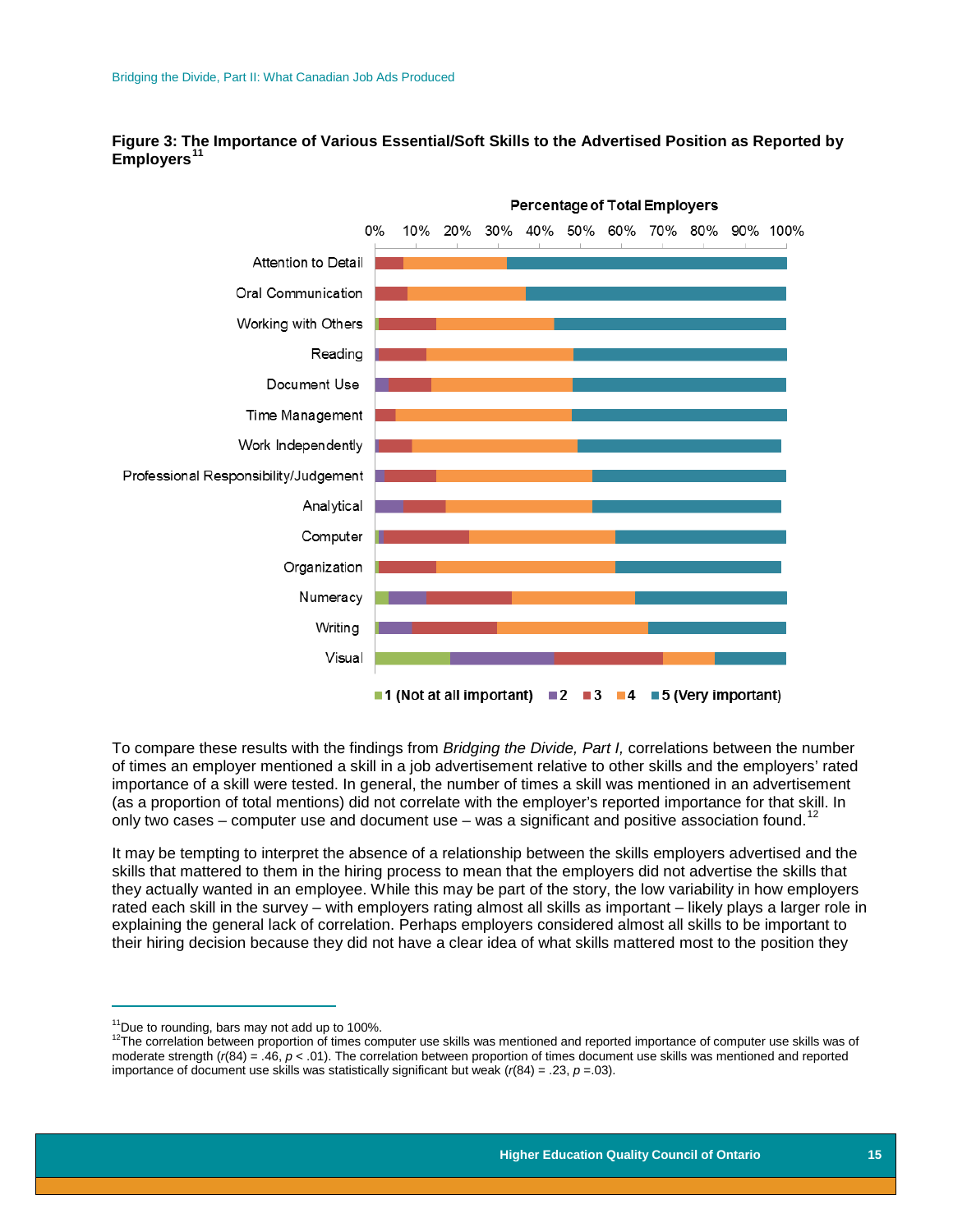were filling. Or perhaps explicitly asking employers to rank, as opposed to rate, various skills would have elicited more information regarding the relative importance of skills.

It is also worth noting that even if the lack of correlation represents a disconnect between the skills employers advertised and those on which they based their hiring decisions, this mismatch did not seem to prevent employers from finding employees with the skills that they needed. When employers were asked if the applicant they hired had the necessary skills for the position, the overwhelming majority of employers (90%) reported that the employee they hired possessed the required skills. Only 8% of employers were unsatisfied with the skillsets of their employees, while 2% of employers said they did not know or that it was too early to tell (refer to Table 8).

<span id="page-16-1"></span>

| Does the employee you hired have the<br>necessary skills for the position? | <b>Number of Employers</b> | <b>Percentage of Total Employers</b> |
|----------------------------------------------------------------------------|----------------------------|--------------------------------------|
| Yes                                                                        | 78                         | 90%                                  |
| <b>No</b>                                                                  |                            | 8%                                   |
| Don't know/Too early to tell                                               |                            | 2%                                   |
| Total                                                                      |                            | 100%                                 |

#### <span id="page-16-0"></span>**Employers that did not Fill the Position**

The 14 employers that did not hire an applicant were asked to identify the reason(s) for this decision using the options in Table 9. Employers that did not hire an applicant most frequently cited too little work experience (57%), while a further 36% said that applicants lacked the required soft skills and 29% said that applicants lacked the required education.

#### <span id="page-16-2"></span>**Table 9: Reasons Employers Did not Hire an Applicant to Fill the Advertised Position**

| Why were you unable to fill this position?         | <b>Number of Employers</b> | <b>Percentage of Total</b><br><b>Employers</b> |
|----------------------------------------------------|----------------------------|------------------------------------------------|
| Applicants did not have enough work experience     |                            | 57%                                            |
| Applicants did not have the required "soft skills" | b                          | 36%                                            |
| Applicants did not have the required education     | 4                          | <b>29%</b>                                     |
| Other                                              | b                          | 36%                                            |

Among the eight employers that identified not enough work experience as a reason for not hiring, none of them indicated "no work experience" as an acceptable minimum in their job advertisement and only two of them requested a minimum of less than one year of work experience.<sup>[13](#page-16-3)</sup>

While only five employers selected lack of soft skills as a reason for not hiring, all 14 employers that did not hire someone were asked to identify what soft skills (if any) were missing among the applicants. Oral communication skills were reported as missing most frequently (7 employers), followed by professional responsibility and judgment skills (6 employers), the ability to work independently (4 employers) and computer

<span id="page-16-3"></span> $\overline{\phantom{a}}$  $13$  Of the remaining six employers that did not hire someone due to a lack of work experience, three requested a minimum of one to two years of work experience, two requested three to five years and one requested five or more years.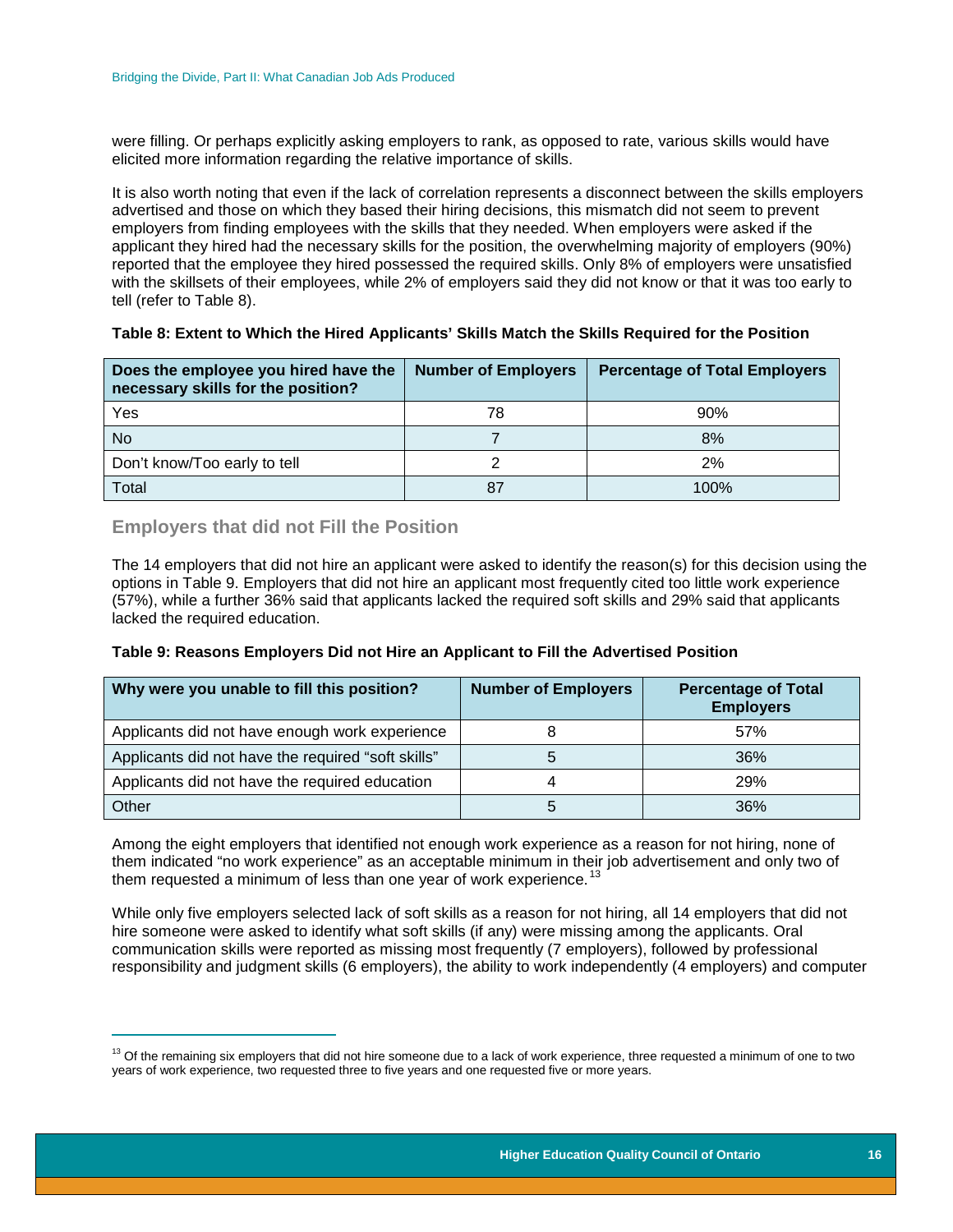skills (3 employers).<sup>[14](#page-17-1)</sup> The rest of the skills mentioned were identified as missing by only one or two employers.

Among the four employers that reported that applicants did not have the required education, one of these employers advertised for a college diploma, two employers advertised for a university degree in a specific field (physical therapy and any quantitative field) and the final employer requested an accredited certificate in sonography. For two of these four positions, additional registration/certification with a particular professional association was also required.

Considering that only 14 out of 103 employers did not find a suitable candidate, it is unwise to pinpoint patterns and draw broad conclusions based on this sample. However, most notable is that not enough work experience was the most common reason provided for not hiring even though these jobs were all categorized as entry-level. Nonetheless, what can be concluded confidently from this limited sample is that few employers actually failed to find a successful job applicant.

### <span id="page-17-0"></span>**Conclusions: What about that skills gap?**

The notion that employers cannot find employees with the skills necessary to succeed in the labour market has dominated media and policy narratives. Reports of a "skills gap" often draw support from employers' broad perceptions that their workplaces suffer from a shortage of skilled workers (e.g., Canadian Chamber of Commerce, 2012; Stuckey & Munro, 2013). Rather than relying on these sweeping statements, this report looked for skills deficiencies at a more micro level by examining the process by which employers advertise and fill individual job openings in their firms. Specifically, this study focused on positions designated as entrylevel that required some form of PSE.

The current study determined that not only were most employers (84%) able to find someone to hire, they hired applicants with whom they are generally satisfied (86%). Among these successful applicants, almost two-thirds (63%) had more than the maximum number of years of work experience outlined in the entry-level job advertisement. More precisely, the majority (59%) of hires had three or more years of previous employment and 25% of hires had even more than five years of work experience. Interestingly, employers' high demands for work experience may be one reason why not enough work experience was most commonly (53%) provided as an explanation by the 14 employers that did not hire.

When employers were asked to rate the importance of a range of essential or "soft" skills to their hiring decisions, almost all skills were believed to be important. Likely due to the limited variability in these responses, the importance of most skills did not correlate with the proportion of times that skill was requested in the job advertisement. However, 90% of employers reported that their new employee possessed the necessary skills for the job. This finding suggests that college and university graduates have the right skills for the Canadian labour market, but given the sizeable work experience of this study's sample, it begs the question: what skills did the applicants develop during their time in the PSE sector and what skills did they develop during their time in the workforce?

While small in scope, the observations from this study suggest that Canada's alleged skills gap may be just that – an allegation that warrants further evidence. However, as outlined in *The Great Skills Divide*, the "skills gap" is a multifaceted issue and, even if no widespread gap is evident, gaps may exist in certain occupations and/or locations and in some skills but not others. Although it is not appropriate to make strong nationwide conclusions based on this study's limited sample size, the current findings provide a valuable, evidence-

 $\overline{a}$ 

<span id="page-17-1"></span><sup>&</sup>lt;sup>14</sup> Recall that oral communication and computer skills appeared in the top five skills featured in the job advertisements.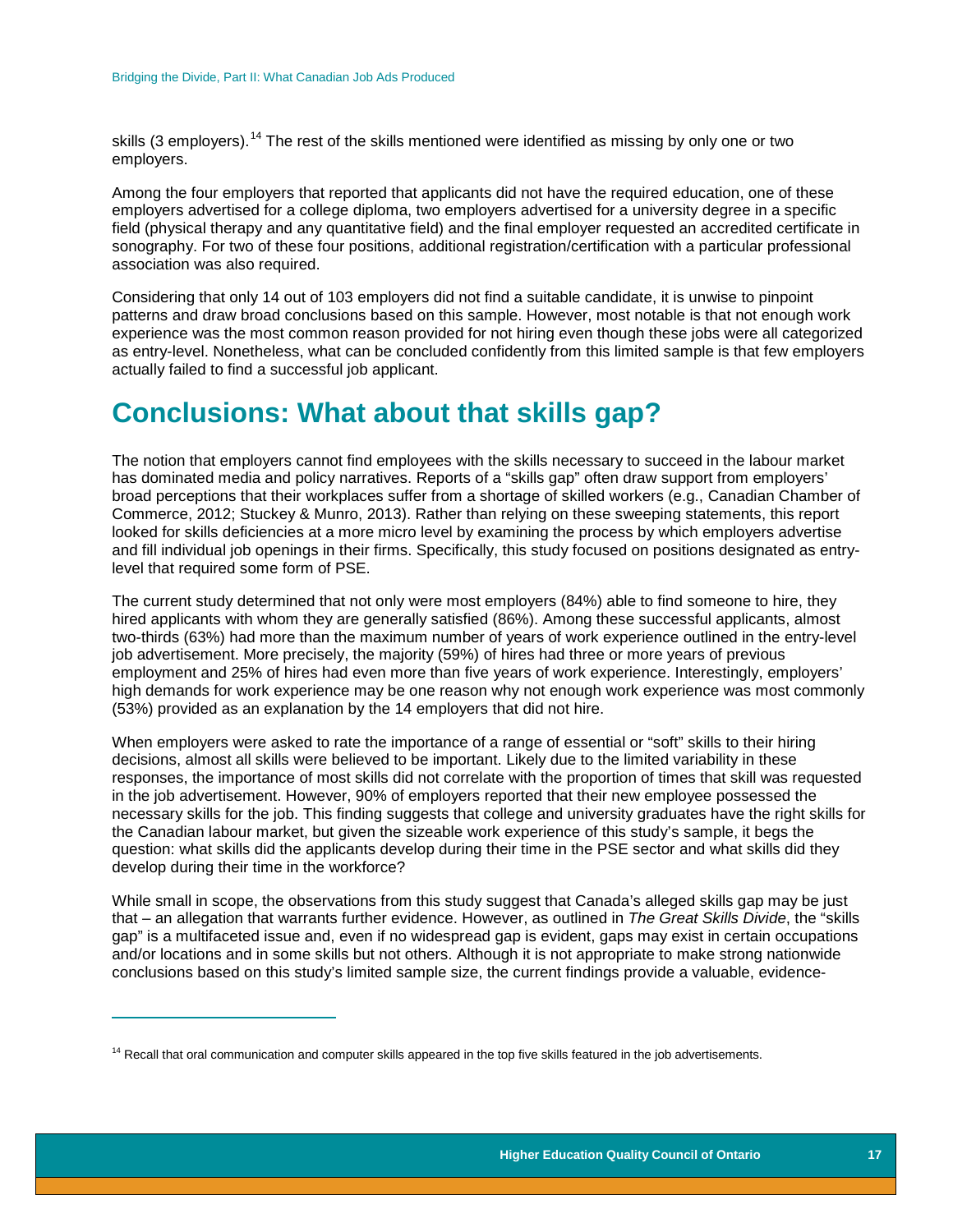based contribution to the narrative on the skills gap within Canada. On the discouraging side of things, the entry-level positions analyzed were generally filled by people with more work experience than was expected. Without information on the entire pool of applicants, it cannot be confidently concluded that employers favoured applicants with substantial work experience over those without. However, this finding is relevant to the discussion on employers not wanting to train entry-level employees (e.g., Cappelli, 2012). Further to this point, employers that could not find a suitable candidate to hire were most likely to report not enough work experience as the explanation, which mirrors Cappelli's (2012) assertion that employers across the Americas are twice as likely to blame difficulty filling positions on a lack of experience than on a lack of soft skills. Perhaps, in the past, a PSE credential indicated to Canadian employers that a job applicant had the necessary set of skills to succeed in the workplace, but with a (climbing) PSE attainment rate of almost 60%<sup>[15](#page-18-0)</sup> (OECD, 2012), is it possible that previous work experience has become the new indicator of "work-ready" skills?

<span id="page-18-0"></span> $\frac{1}{1}$  $15$  For adults in Canada between the ages of 25 and 44 (OECD, 2012).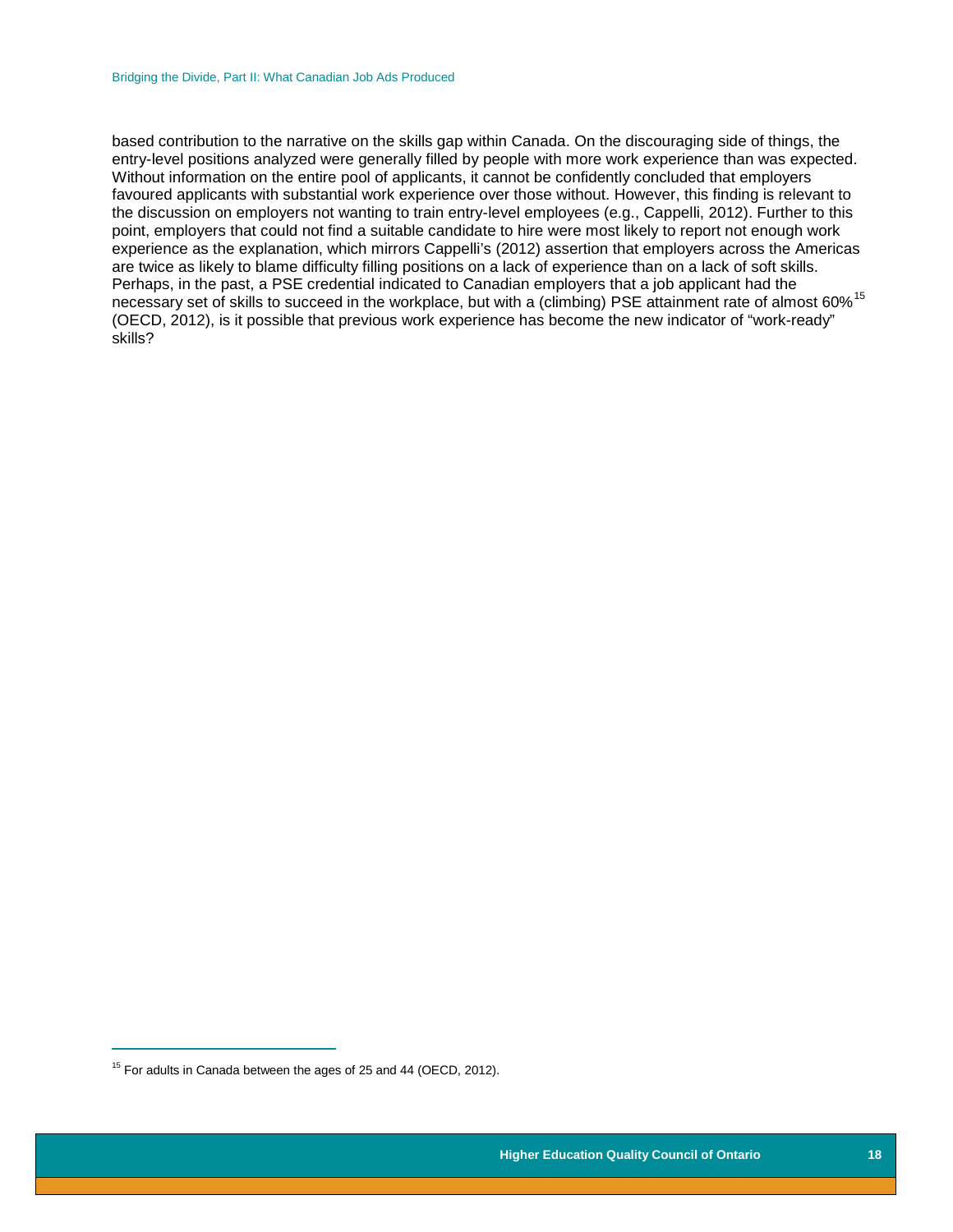### <span id="page-19-0"></span>**References**

- Canadian Chamber of Commerce (2012). *Canada's skills crisis: What we heard.* Ottawa: Canadian Chamber of Commerce.
- Cappelli, P. (2012). *Why good people can't get jobs: The skills gap and what companies can do about it.*  Philadelphia, PA: Wharton Digital Press.
- OECD (2012). *Education at a glance: OECD indicators*. Paris: OECD. Retrieved from http://www.keepeek.com/Digital-Asset-Management/oecd/education/education-at-a-glance-2012/population-that-has-attained-tertiary-education-2010\_eag-2012-table8-en#page1
- Stuckey, J., & Munro, D. (2013). *The need to make skills work: The cost of Ontario's skills gap.* Ottawa: Conference Board of Canada. Retrieved from http://www.collegesontario.org/Need \_to\_Make\_Skills\_Work\_Report\_June\_2013.pdf